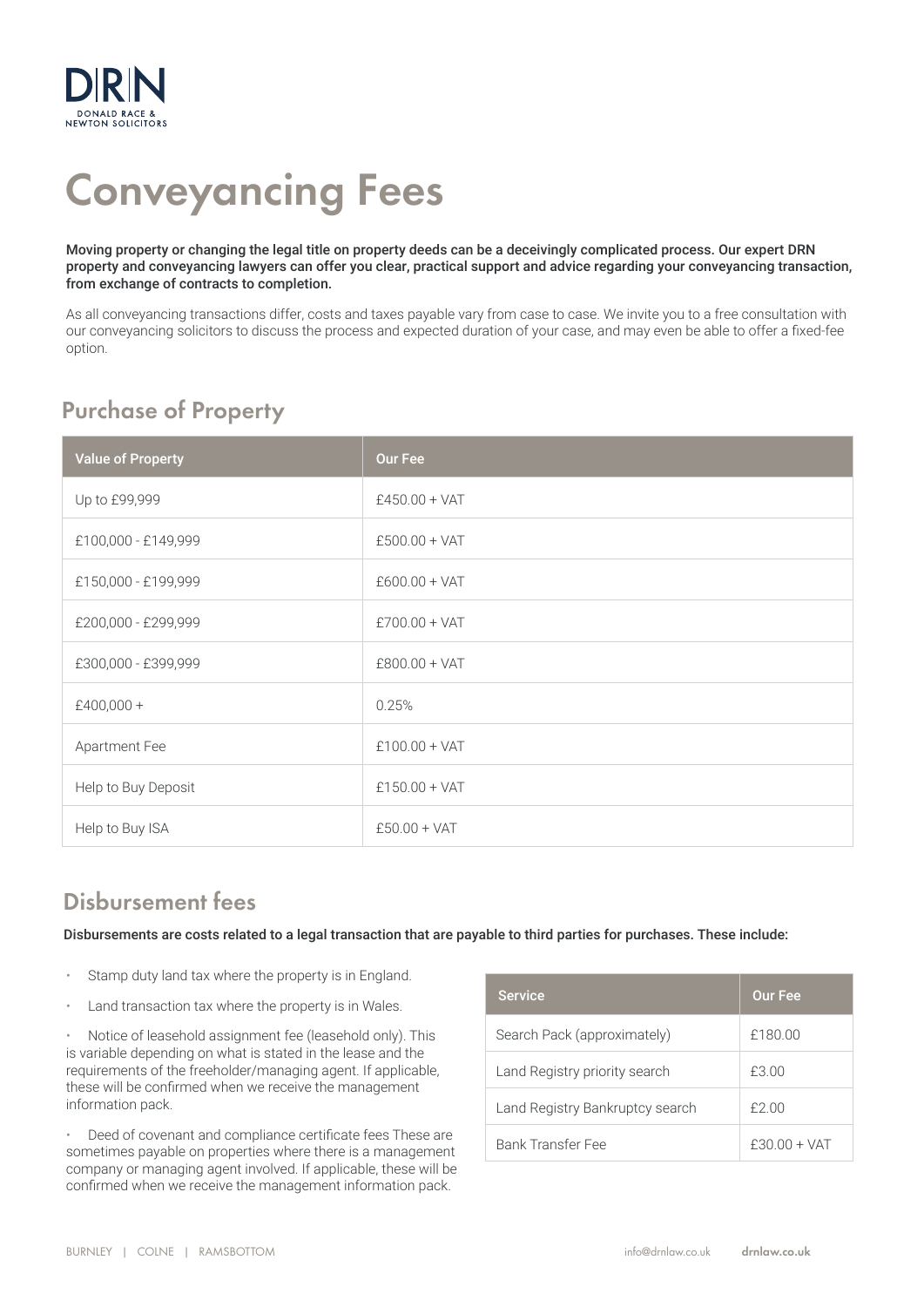#### New Build Purchase

| <b>Value of Property</b> | <b>Our Fee</b>           |
|--------------------------|--------------------------|
| £0 - £99,999             | $£450.00 + VAT$          |
| £100,000 - £149,999      | $£500.00 + VAT$          |
| £150,000 - £199,999      | $£600.00 + VAT$          |
| £200,000 - £299,999      | $£700.00 + VAT$          |
| £300,000 - £399,999      | $£800.00 + VAT$          |
| $£400,000 +$             | 0.25%                    |
| New Build                | $£150.00 + VAT$          |
| Apartment Fee            | $£100.00 + VAT$          |
| Help to Buy ISA          | $£50.00$ per $ISA + VAT$ |
| Help to Buy Deposit      | $£150.00 + VAT$          |

#### Disbursement fees

Disbursements are costs related to a legal transaction that are payable to third parties for purchases. These include:

- Stamp duty land tax where the property is in England.
- Land transaction tax where the property is in Wales.

• Notice of leasehold assignment fee (leasehold only). This is variable depending on what is stated in the lease and the requirements of the freeholder/managing agent. If applicable, these will be confirmed when we receive the management information pack.

• Deed of covenant and compliance certificate fees These are sometimes payable on properties where there is a management company or managing agent involved. If applicable, these will be confirmed when we receive the management information pack.

| <b>Service</b>                  | <b>Our Fee</b> |
|---------------------------------|----------------|
| Search Pack (approximately)     | £180.00        |
| Land Registry priority search   | £3.00          |
| Land Registry Bankruptcy search | £2.00          |
| Bank Transfer Fee               | $f3000 + VAT$  |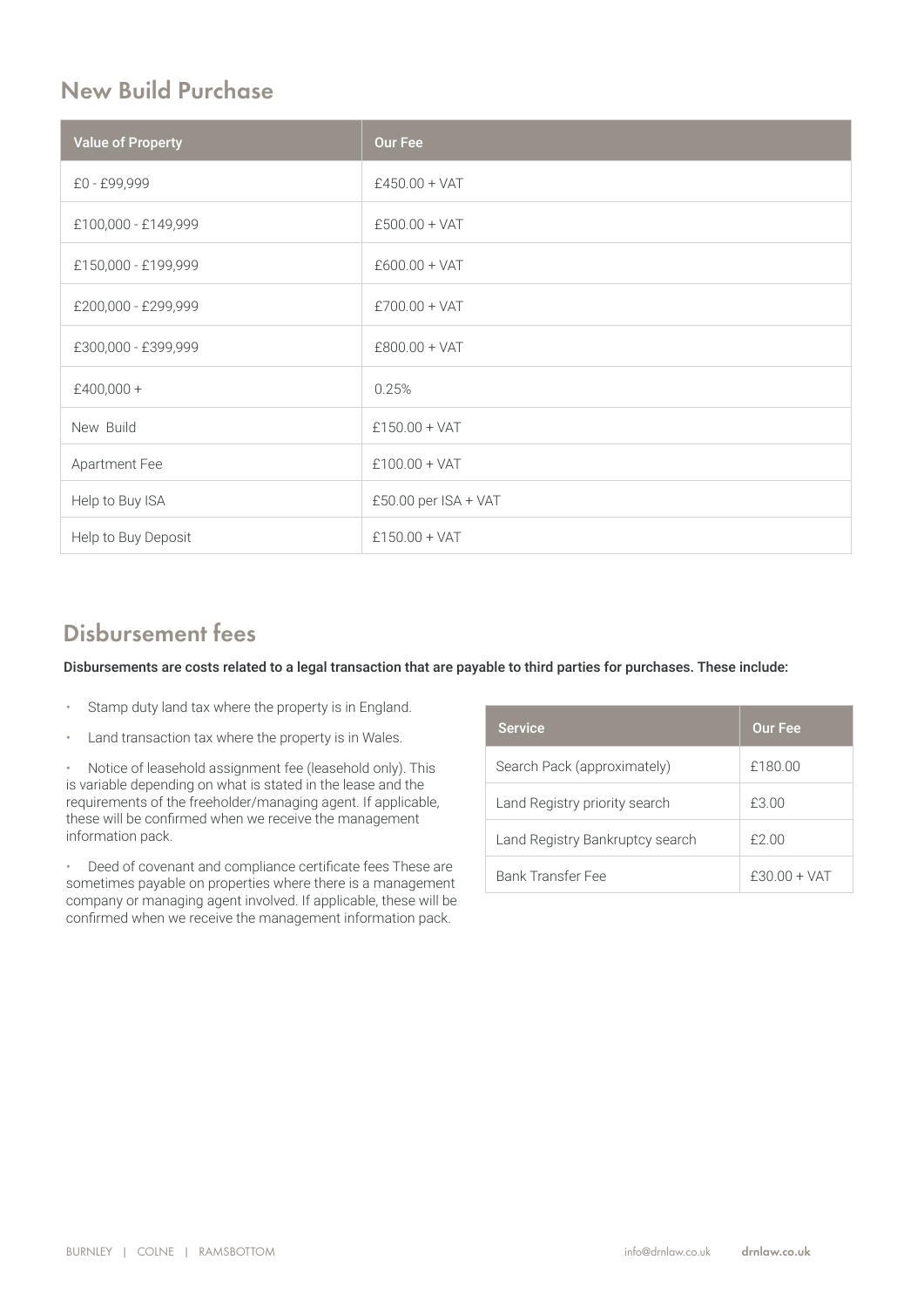# Sale of Property

| <b>Value of Property</b> | Our Fee         |
|--------------------------|-----------------|
| £0 - £74,999             | $£400.00 + VAT$ |
| £75,000 - £99,999        | $£450.00 + VAT$ |
| £100,000 - £149,999      | $£500.00 + VAT$ |
| £150,000 - £199,999      | $£600.00 + VAT$ |
| £200,000 - £299,999      | $£700.00 + VAT$ |
| £300,000 - £399,999      | $£800.00 + VAT$ |
| £400,000 +               | 0.25%           |

#### Disbursement fees

Disbursements are costs related to a legal transaction that are payable to third parties for new build purchases.

| <b>Service</b>            | Our Fee        |
|---------------------------|----------------|
| Land Registry Office Copy | £12.00         |
| <b>Bank Transfer Fee</b>  | $£30.00 + VAT$ |